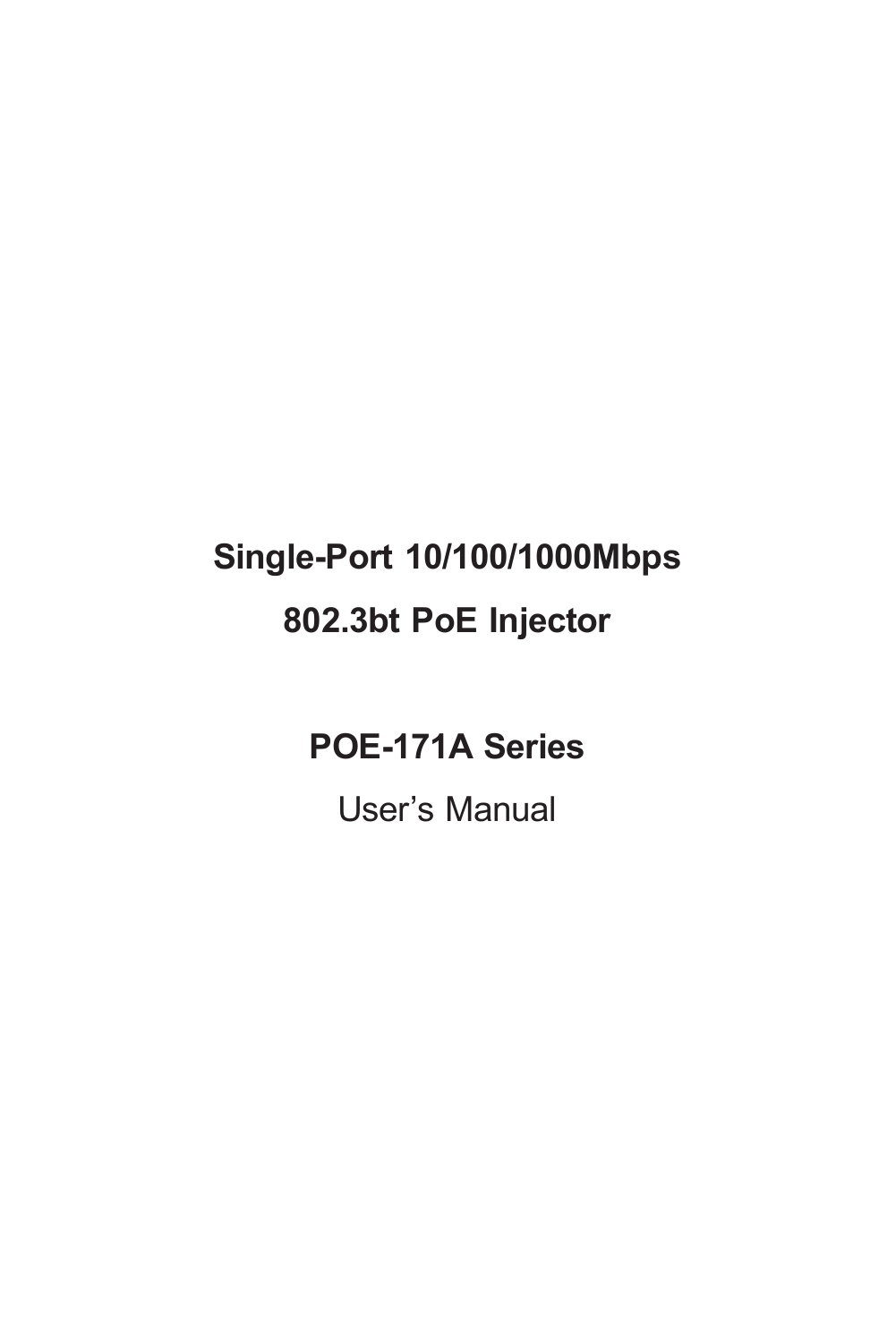### **Copyright**

Copyright © 2017 by PLANET Technology Corp. All rights reserved. No part of this publication may be reproduced, transmitted, transcribed, stored in a retrieval system, or translated into any language or computer language, in any form or by any means, electronic, mechanical, magnetic, optical, chemical, manual or otherwise, without the prior written permission of PLANET.

PLANET makes no representations or warranties, either expressed or implied, with respect to the contents hereof and specifically disclaims any warranties, merchantability or fitness for any particular purpose. Any software described in this manual is sold or licensed "as is". Should the programs prove defective following their purchase, the buyer (and not PLANET, its distributor, or its dealer) assumes the entire cost of all necessary servicing, repair, and any incidental or consequential damages resulting from any defect in the software. Further, PLANET reserves the right to revise this publication and to make changes from time to time in the contents hereof without obligation to notify any person of such revision or changes.

All brand and product names mentioned in this manual are trademarks and/or registered trademarks of their respective holders.

### **Trademarks**

PLANET is a registered trademark of PLANET Technology Corp.

All other trademarks belong to their respective owners.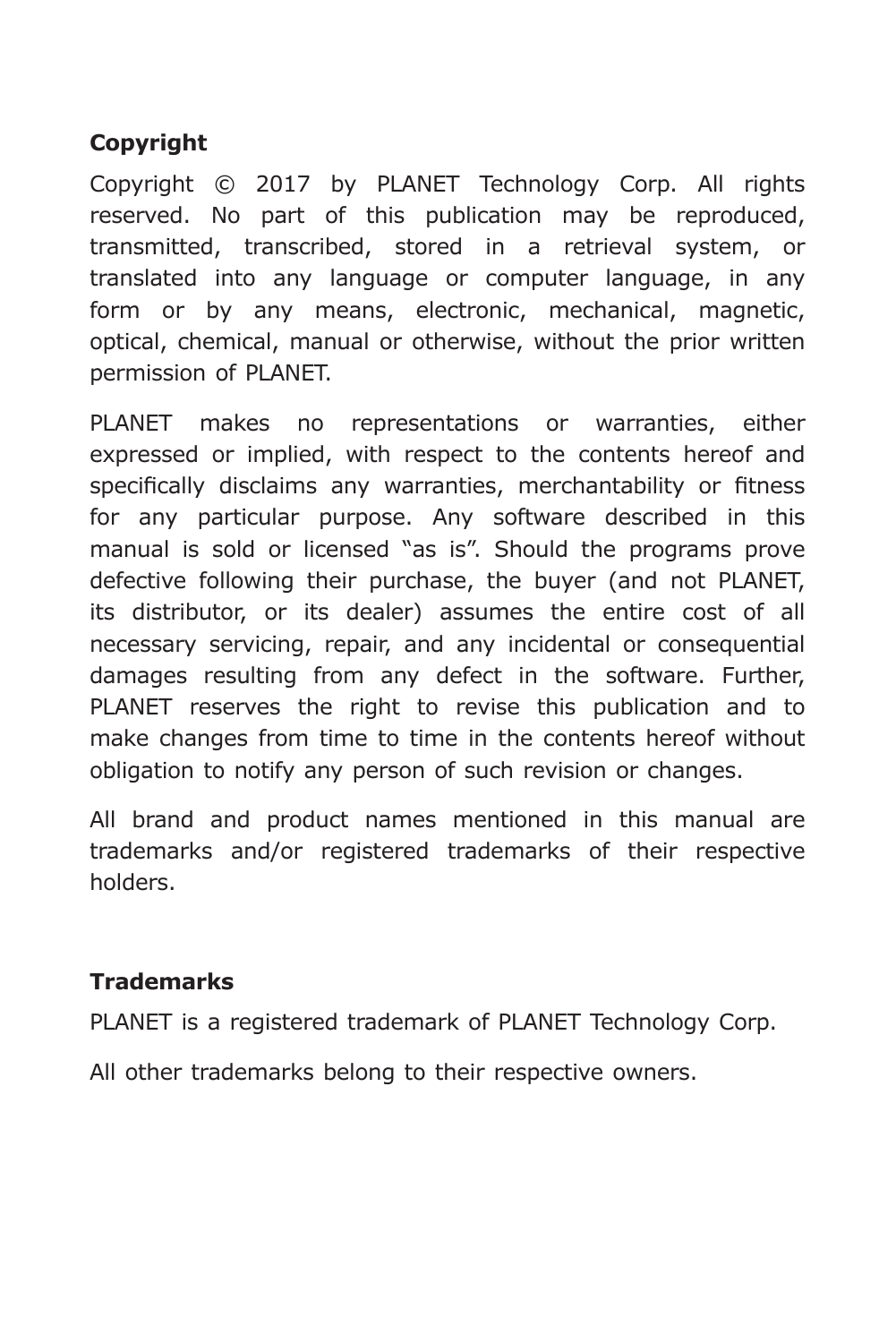#### **Disclaimer**

PLANET Technology does not warrant that the hardware will work properly in all environments and applications, and makes no warranty and representation, either implied or expressed, with respect to the quality, performance, merchantability, or fitness for a particular purpose.

PLANET has made every effort to ensure that this User's Manual is accurate; PLANET disclaims liability for any inaccuracies or omissions that may have occurred. Information in this User's Manual is subject to change without notice and does not represent a commitment on the part of PLANET. PLANET assumes no responsibility for any inaccuracies that may be contained in this User's Manual. PLANET makes no commitment to update or keep current the information in this User's Manual, and reserves the right to make improvements to this User's Manual and/or to the products described in this User's Manual, at any time without notice. If you find information in this manual that is incorrect, misleading, or incomplete, we would appreciate your comments and suggestions.

### **FCC Warning**

This equipment has been tested and found to comply with the limits for a Class A digital device, pursuant to Part 15 of the FCC Rules. These limits are designed to provide reasonable protection against harmful interference when the equipment is operated in a commercial environment. This equipment generates, uses, and can radiate radio frequency energy and, if not installed and used in accordance with the Instruction manual, may cause harmful interference to radio communications. Operation of this equipment in a residential area is likely to cause harmful interference in which case the user will be required to correct the interference at his own expense.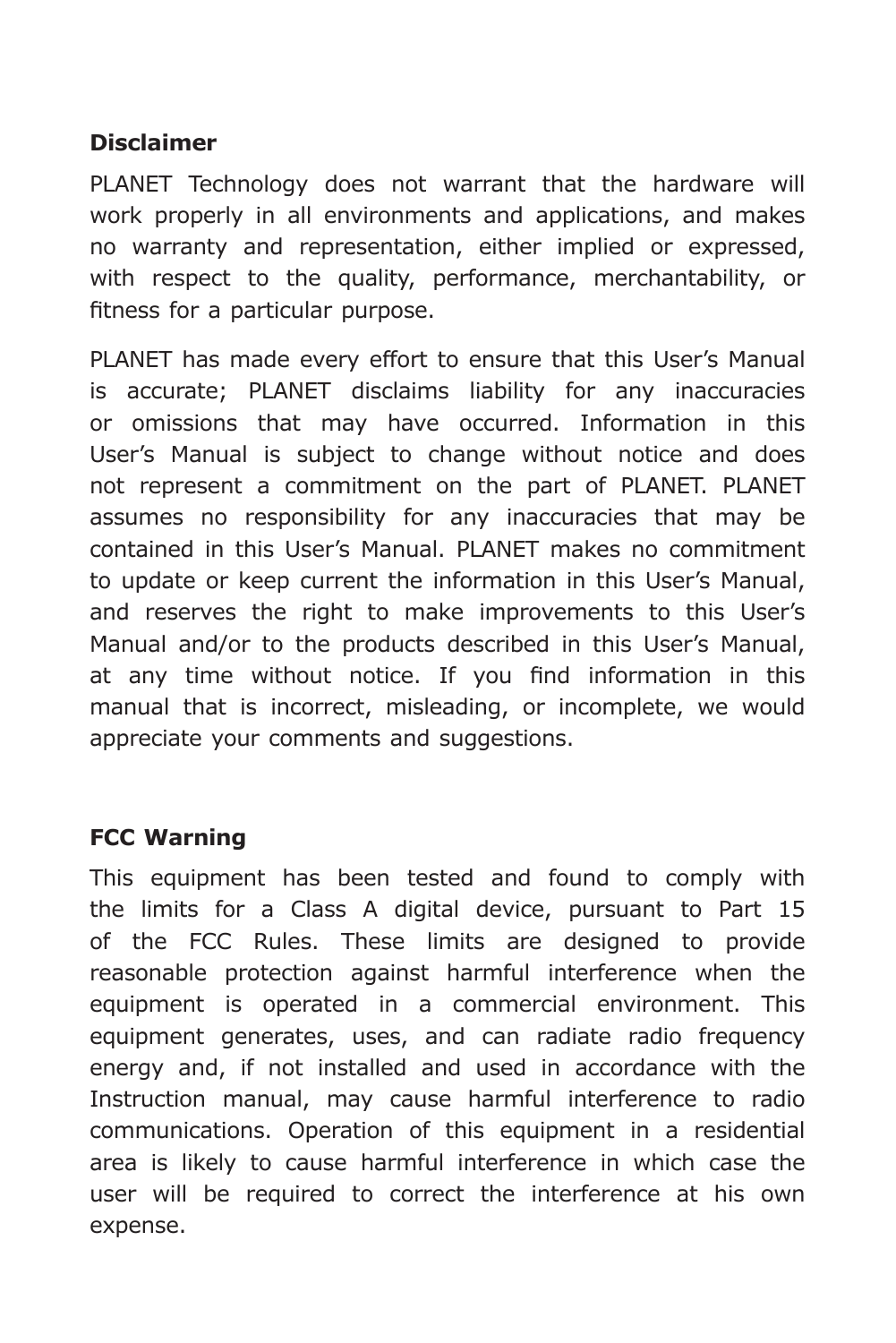#### **CE Mark Warning**

This is a Class A product. In a domestic environment, this product may cause radio interference, in which case the user may be required to take adequate measures.

#### **WEEE Warning**



To avoid the potential effects on the environment and human health as a result of the presence of hazardous substances in electrical and electronic equipment, end users of electrical and electronic equipment should understand the meaning of the crossed-out wheeled bin symbol. Do not dispose of WEEE as unsorted

municipal waste and have to collect such WEEE separately.

#### **Revision**

PLANET POE-171A Series User's Manual

Model: POE-171A-60, POE-171A-95

Revision: 1.0 (december, 2017)

Part No.: 2350-AF0620-000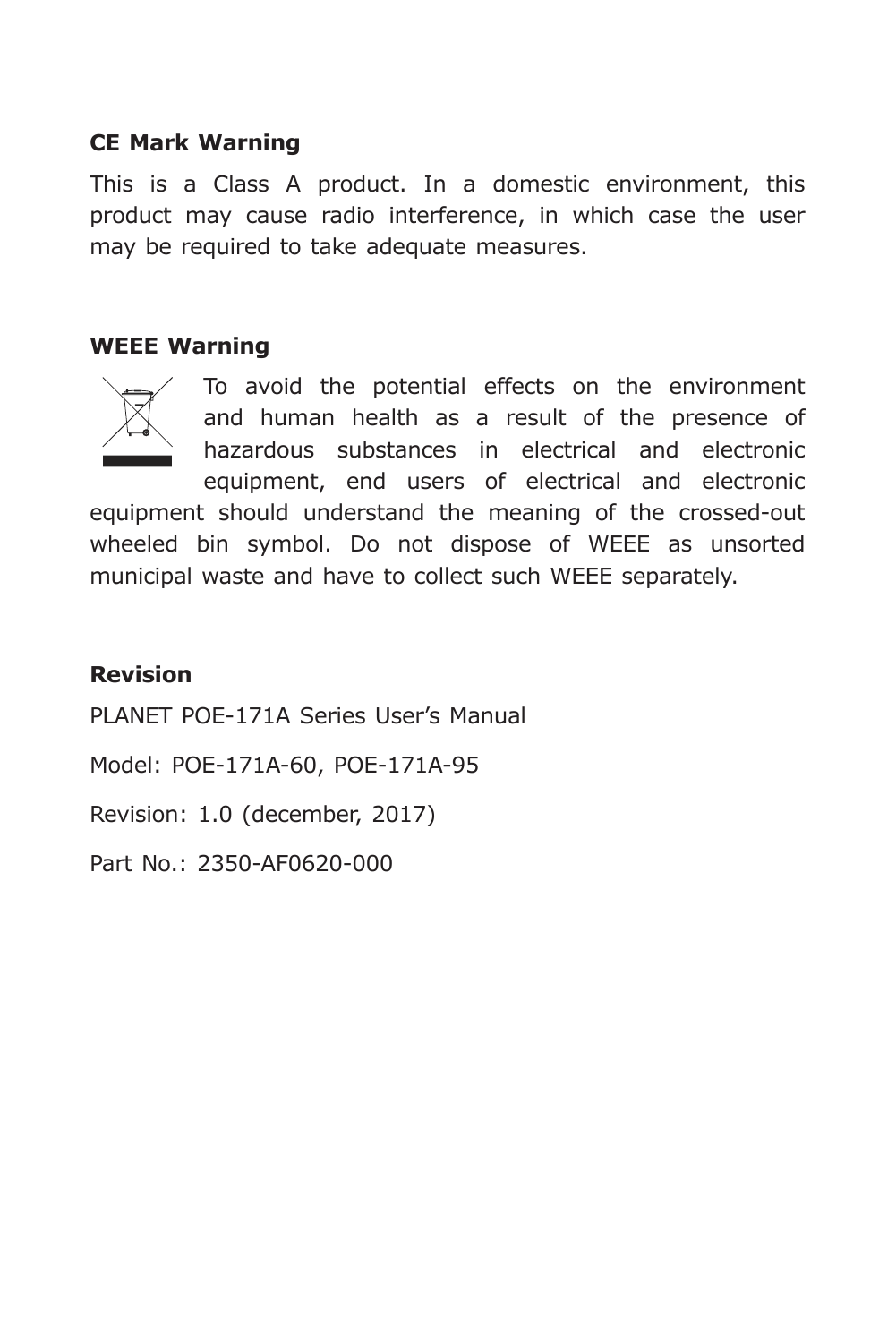# **Table of Contents**

|  | 5.3 POE-171A-60 and POE-172S Installation  14 |  |  |
|--|-----------------------------------------------|--|--|
|  | 5.4 POE-171A-60 and POE-E304 Installation  15 |  |  |
|  |                                               |  |  |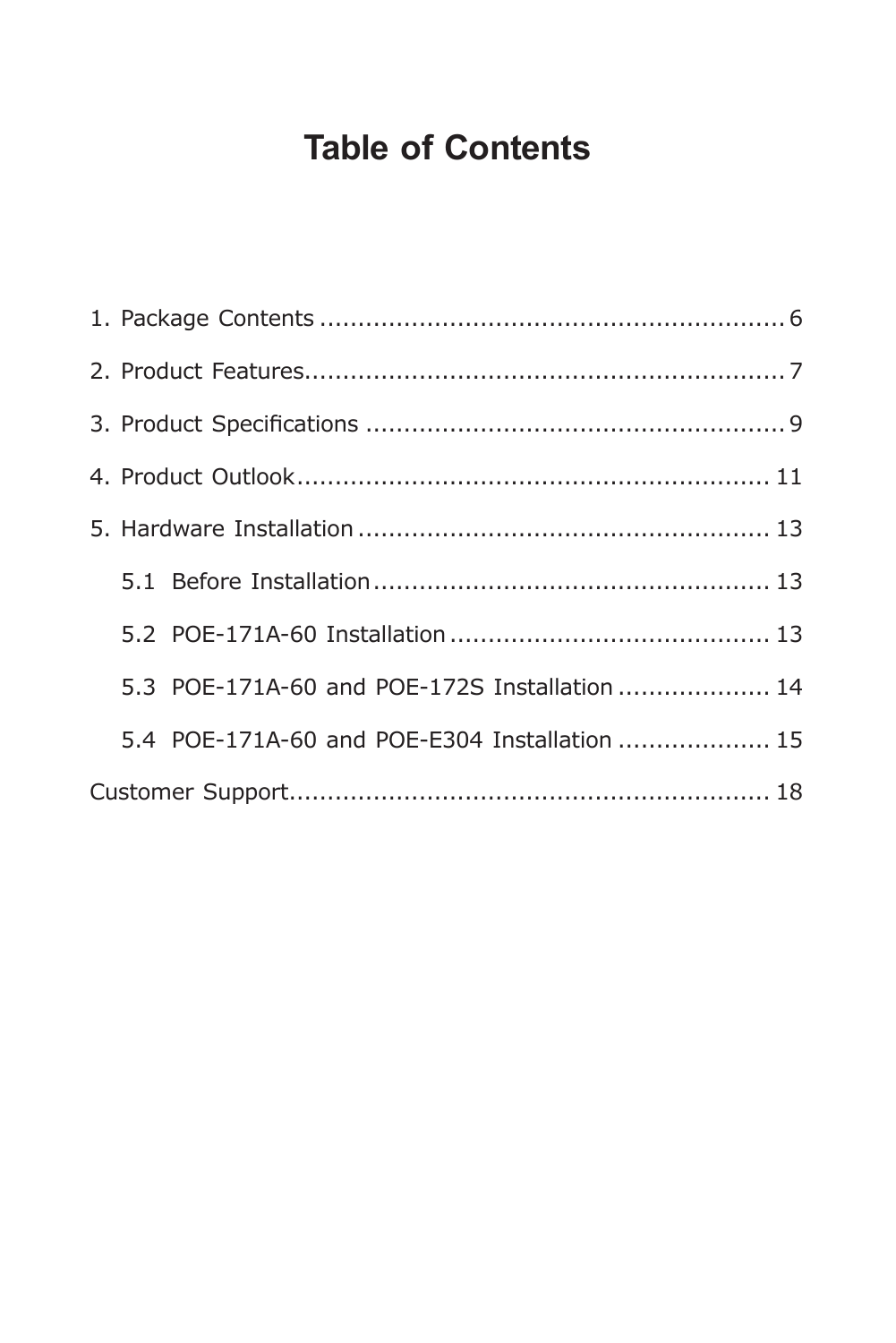# <span id="page-5-0"></span>*1.Package Contents*

Thank you for purchasing PLANET POE-171A Single-port 10/100/1000Mbps series

| Model | <b>LAN Port Speed</b> | PoE Standard                                            | PoE Budget |
|-------|-----------------------|---------------------------------------------------------|------------|
|       |                       | POE-171A-60 10/100/1000Mbps IEEE 802.3af/at/bt 60 watts |            |
|       |                       | POE-171A-95 10/100/1000Mbps IEEE 802.3af/at/bt 95 watts |            |

Please unpack the box of the device carefully, and the box should contain the following items:



If any of these are missing or damaged, please contact your dealer immediately; if possible, retain the carton including the original packing material, and use them again to repack the product in case there is a need to return it to us for repair.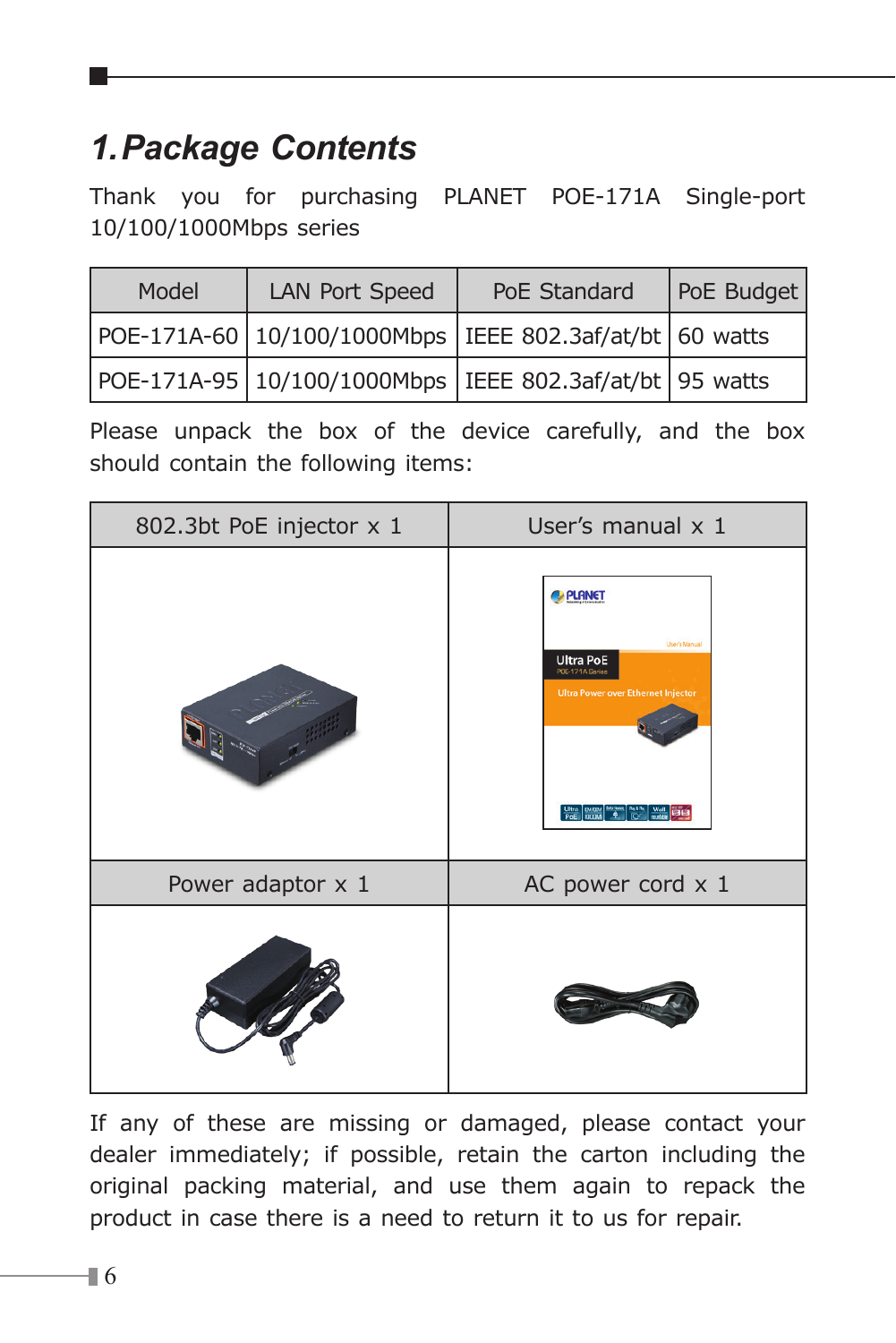## <span id="page-6-0"></span>*2.Product Features*

- **O** Interface
	- ▲ 2 R145 interfaces
		- $\geq 1$ -port Data + Power output
		- $\geq 1$ -port Data input
	- ◆ 1 DC 52~56V input power socket
	- ◆ 1 PoE mode (Standard/Legacy) DIP switch
- **Power over Ethernet** 
	- Complies with IEEE 802.3af/at/bt PoE end-span/mid-span PSE
	- ◆ Supports PoE power up to 60/95 watts for PoE port
	- Auto-detection of PoE IEEE 802.3af/at/bt equipment and devices from being damaged by incorrect installation
	- Monitor the status of the total PoE usage in real time
	- ◆ Remote power feeding up to 100m
- Standard Compliance
	- ◆ IEEE 802.3 10BASE-T
	- IEEE 802.3u 100BASE -TX
	- $\triangle$  IEEE 802.3ab 1000BASE-T
	- ◆ IEEE 802.3bt 4-pair Power over Ethernet
	- ◆ IEEE 802.3at Power over Ethernet Plus
	- ◆ IEEE 802.3af Power over Ethernet
	- ◆ FCC Part 15 Class A, CE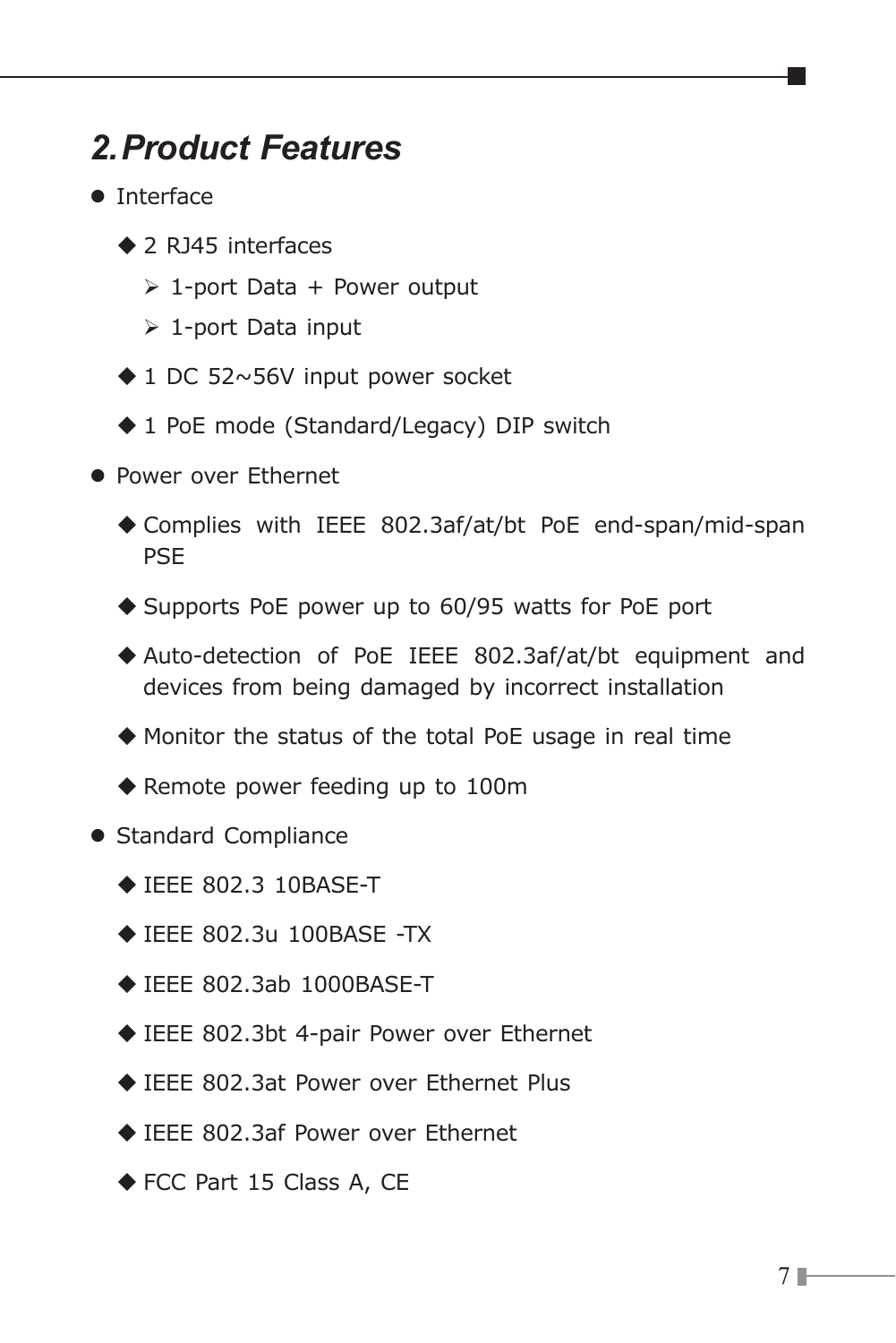

**PSE (Power Sourcing Equipment)** is a device (switch, or hub for instance) that will provides power in a PoE setup. Maximum allowed continuous output power per such device in IEEE 802.3af is 15.4W, and in IEEE 802.3at is 30W.

**PD (Powered Device)** is a PoE-enabled terminal by PSE and thus consumes energy, such as PoE IP phones, PoE IP cameras, PoE wireless access points, etc.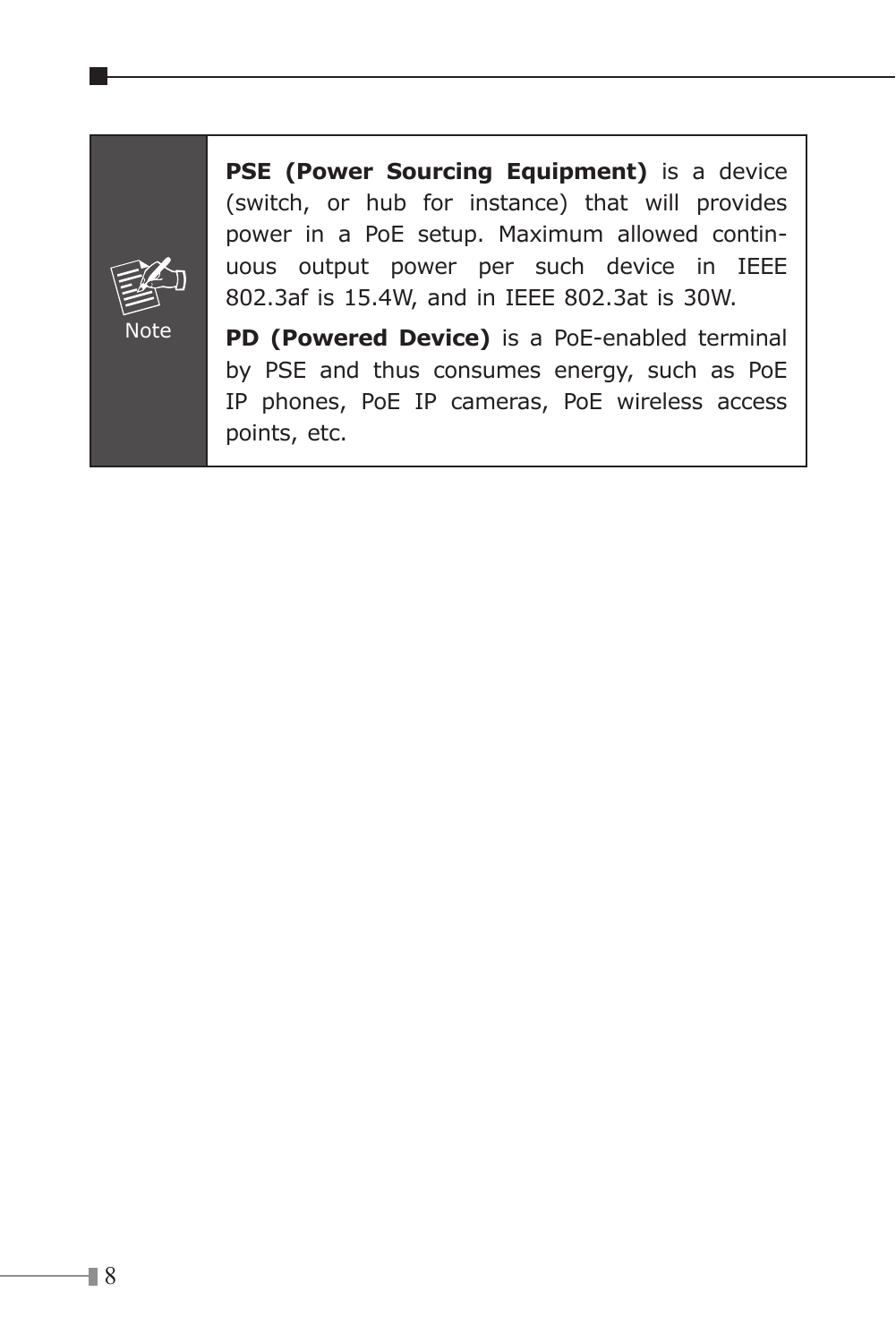# <span id="page-8-0"></span>*3. Product Specifications*

| Product                                      |                                | POE-171A-60                                                                                                                                                       | POE-171A-95    |  |
|----------------------------------------------|--------------------------------|-------------------------------------------------------------------------------------------------------------------------------------------------------------------|----------------|--|
|                                              | <b>Hardware Specifications</b> |                                                                                                                                                                   |                |  |
|                                              | Input Port                     | 1 x RJ45 STP<br>Data In                                                                                                                                           |                |  |
| <b>Interface</b>                             | Output Port                    | 1 x RJ45 STP<br>PoE (Data + Power) Out                                                                                                                            |                |  |
|                                              | DC Socket                      | 1 x 52~56V DC input socket                                                                                                                                        |                |  |
| Network Cable                                |                                | Twisted-pair cable up to 100 meters<br>(328ft)<br>10BASE-T: 4-pair UTP Cat3, 4, 5, 5e, 6<br>100BASE-TX: 4-pair UTP Cat5, 5e, 6<br>1000BASE-T: 4-pair UTP Cat5e, 6 |                |  |
| <b>LED Indicator</b>                         |                                | System: Power x 1 (Green)<br>PoE Port: PoE in-Use x 1 (Orange)<br>Legacy mode: Legacy $\times$ 1 (Orange)<br>PoE Usage: PoE Usage x 3 (Orange)                    |                |  |
| Data Rate                                    |                                | 10/100/1000Mbps                                                                                                                                                   |                |  |
| <b>Dimensions</b><br>$(W \times D \times H)$ |                                | 94 x 70.3 x 26.2 mm                                                                                                                                               |                |  |
| Weight                                       |                                | 200q                                                                                                                                                              |                |  |
|                                              | Unit Output Voltage            | <b>DC 54V</b>                                                                                                                                                     |                |  |
|                                              | Power Requirements             | External AC-to-DC adapter<br>100-240V AC, 50/60Hz, 1.5A                                                                                                           |                |  |
| Power Consumption                            |                                | 72 watts max.                                                                                                                                                     | 100 watts max. |  |
| No. of devices that can<br>be powered        |                                | 1                                                                                                                                                                 |                |  |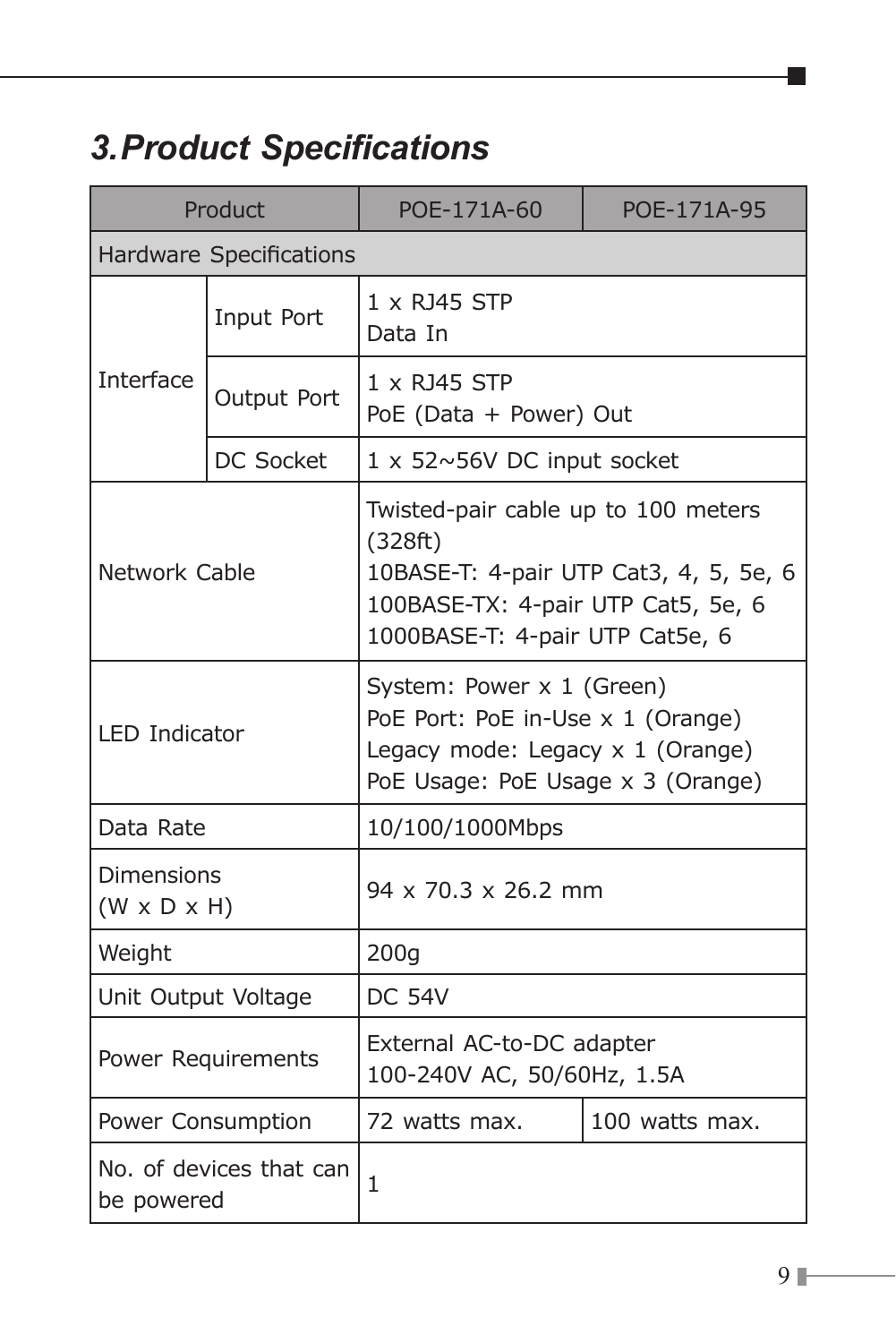| Power over Ethernet                            |                                                                                                                                                                                                                                                |                                                                          |  |
|------------------------------------------------|------------------------------------------------------------------------------------------------------------------------------------------------------------------------------------------------------------------------------------------------|--------------------------------------------------------------------------|--|
| PoE Standard                                   | IEEE 802.3af/at/bt Ultra PoE PSE                                                                                                                                                                                                               |                                                                          |  |
| PoE Power Output<br><b>Budget</b>              | DC 54V / 60-watt<br>PoE via 4-pair<br>DC 54V / 30-watt<br>PoE via 2-pair                                                                                                                                                                       | DC 54V / 95-watt<br>PoE via 4-pair<br>DC 54V / 30-watt<br>PoE via 2-pair |  |
| PoE Power Supply Type<br>End-span + Mid-span   |                                                                                                                                                                                                                                                |                                                                          |  |
| Power Pin Assignment                           | Pair 1 End-span: $1/2(-)$ , $3/6(+)$<br>Pair 2 Mid-span: 4/5(+), 7/8(-)                                                                                                                                                                        |                                                                          |  |
| Standards Conformance                          |                                                                                                                                                                                                                                                |                                                                          |  |
| Standards Compliance                           | IEEE 802.3 10BASE-T Ethernet<br>IEEE 802.3u 100BASE-TX Fast Ethernet<br>IEEE 802.3ab 1000BASE-T Gigabit<br>Ethernet<br>IEEE 802.3bt 4-pair Power over<br>Ethernet<br>IEEE 802.3at Power over Ethernet Plus<br>IEEE 802.3af Power over Ethernet |                                                                          |  |
| Regulatory Compliance                          | FCC Part 15 Class A, CE                                                                                                                                                                                                                        |                                                                          |  |
| Environment                                    |                                                                                                                                                                                                                                                |                                                                          |  |
| Operating Temperature<br>$0 \sim 50$ degrees C |                                                                                                                                                                                                                                                |                                                                          |  |
| Storage Temperature                            | $-10 \sim 70$ degrees C                                                                                                                                                                                                                        |                                                                          |  |
| Operating Humidity                             | $5 \sim 90\%$ , Relative Humidity,<br>non-condensing                                                                                                                                                                                           |                                                                          |  |
| Storage Humidity                               | $5 \sim 90\%$ , Relative Humidity,<br>non-condensing                                                                                                                                                                                           |                                                                          |  |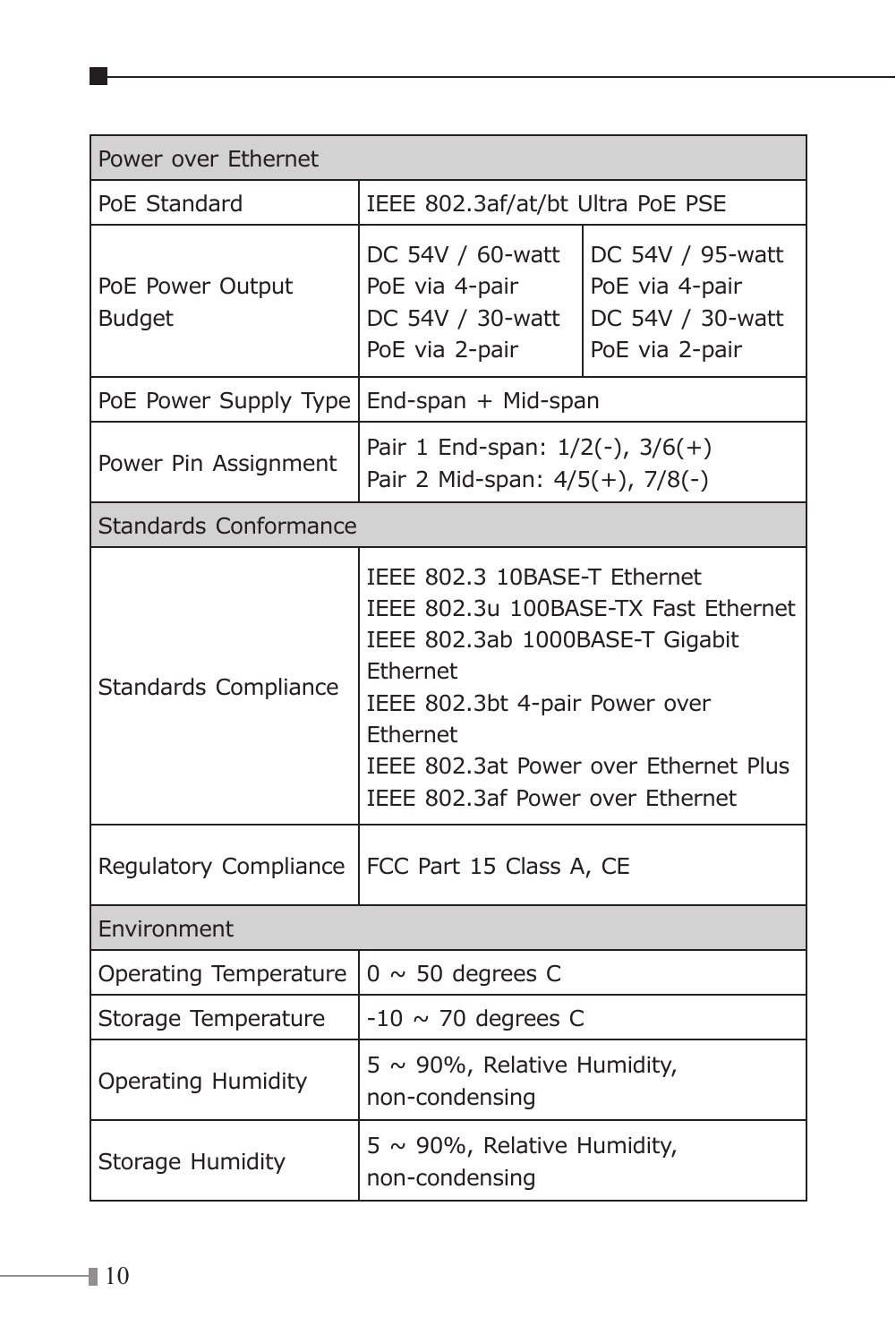# <span id="page-10-0"></span>*4.Product Outlook*



**Figure 1:** POE-171A-60 outlook

### **LED Indicators:**

| LED                 | Color  | Function                                                   |
|---------------------|--------|------------------------------------------------------------|
| <b>PWR</b>          | Green  | Lights to indicate the 802.3bt PoE injector<br>has power.  |
| PoE-in-Use   Orange |        | Lights to indicate the device is providing<br>PoE power.   |
| Legacy              | Orange | Lights to indicate the device is working in<br>egacy mode. |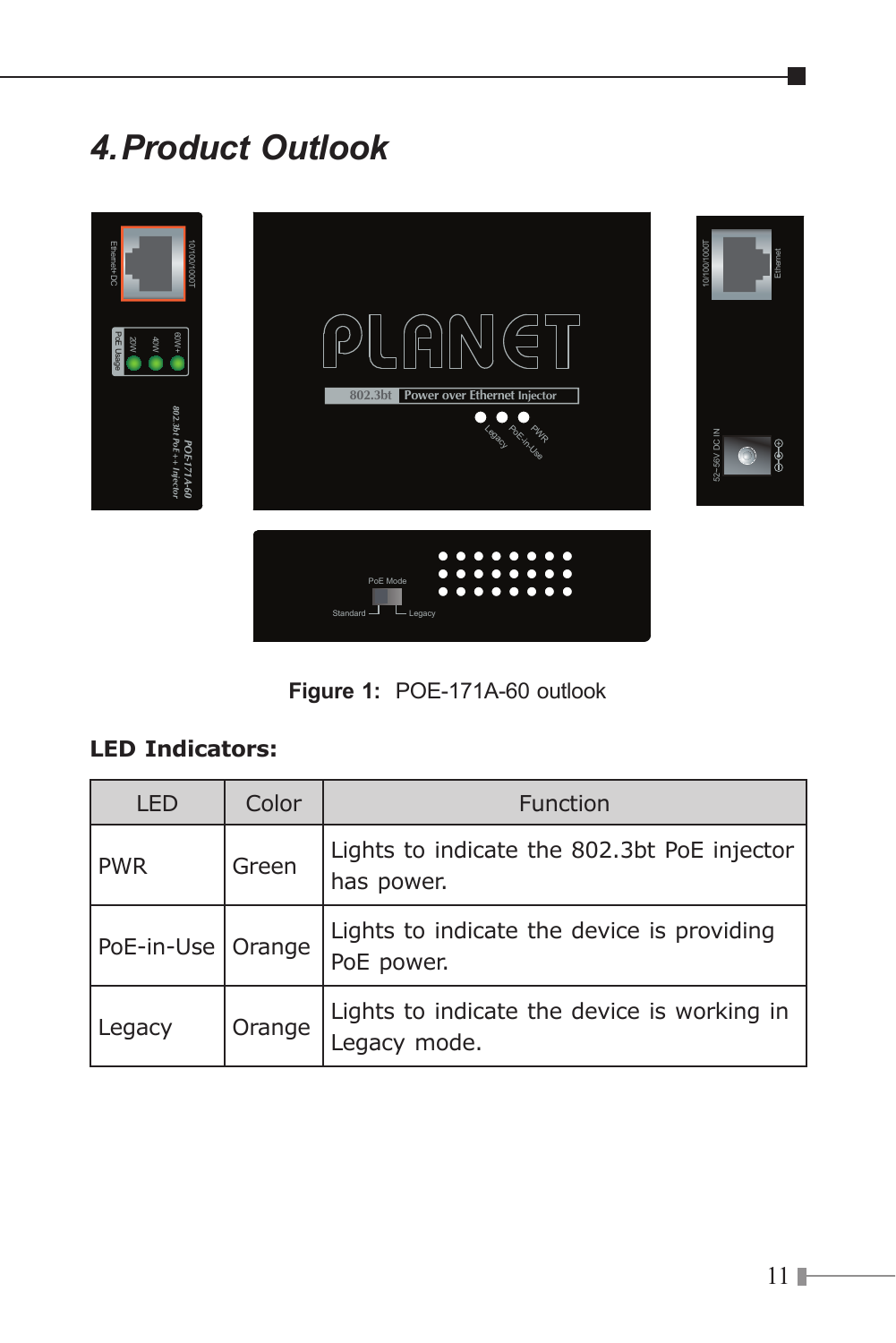|           |        | $> 20W$ :<br>1. Off to indicate the PoE usage is less<br>than 9W.<br>2. Blinks to indicate that the PoE usage is<br>around 10W to 19W.<br>3. Lights to indicate the PoE usage is<br>around 20W to 29W.<br>$> 40W$ :                                                          |
|-----------|--------|------------------------------------------------------------------------------------------------------------------------------------------------------------------------------------------------------------------------------------------------------------------------------|
| PoE Usage | Orange | 1. Blinks to indicate that the PoE usage is<br>around 30W to 39W.<br>2. Lights to indicate the PoE usage is<br>around 40W to 49W.<br>$\geq 60W +$<br>1. Blinks to indicate that the PoE usage is<br>around 50W to 59W.<br>2. Lights to indicate the PoE usage is<br>maximum. |

### **PoE Mode:**

| PoE Mode | Description                                                                                                                                                                                                                     |
|----------|---------------------------------------------------------------------------------------------------------------------------------------------------------------------------------------------------------------------------------|
| Standard | Fully conforms to the IEEE 802.3af/at/bt standard.                                                                                                                                                                              |
| Legacy   | The legacy detection is to identify the PD devices<br>that did not follow the IEEE 802.3af/at/bt standard,<br>their unique electrical signatures, in order for the<br>PoE injector to provide the power to those PD<br>devices. |



After changing the PoE mode, please power off and then on the POE-171A-60 to make the change effective.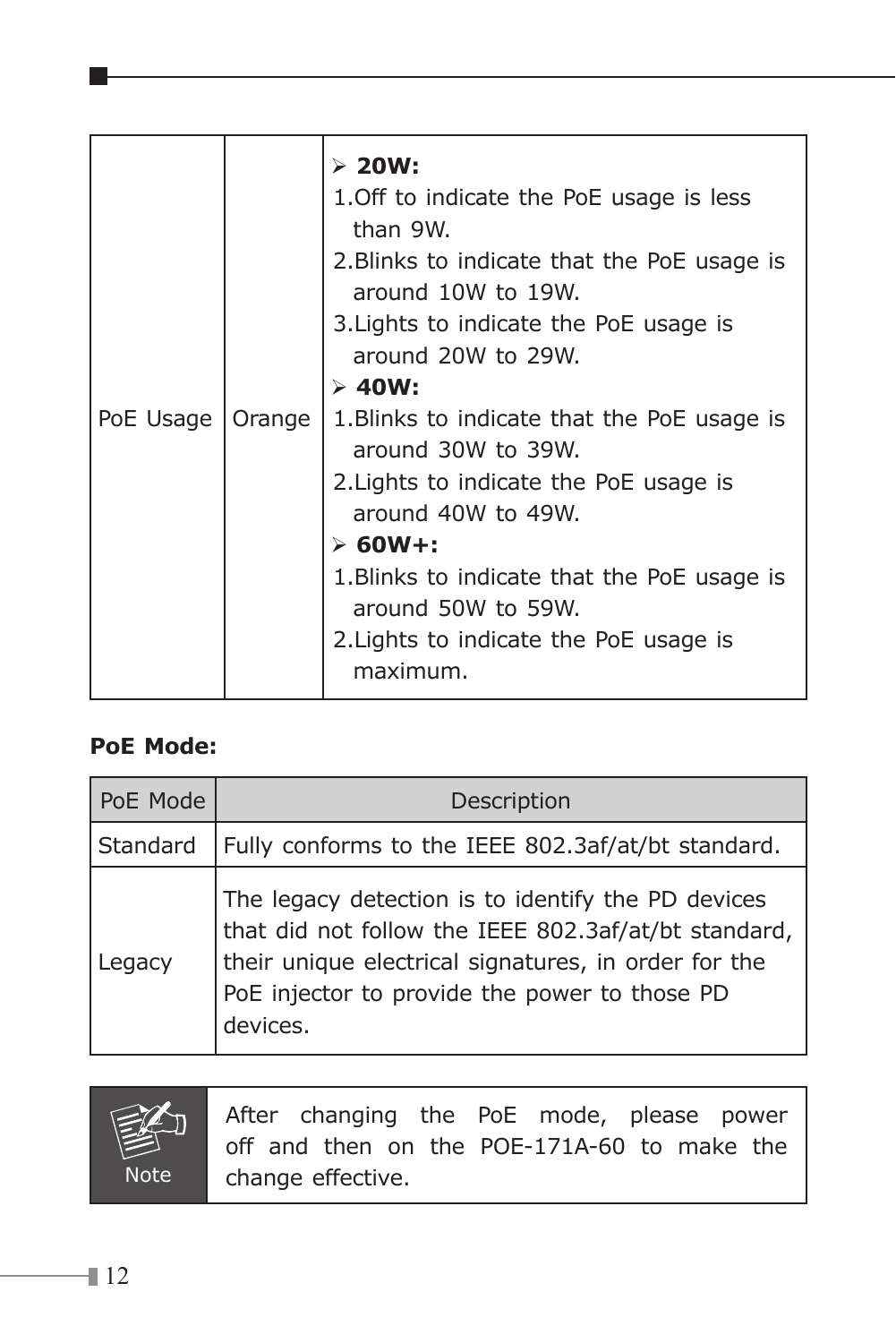## <span id="page-12-0"></span>*5.Hardware Installation*

The following section describes the hardware features of PoE-171A-60. Before connecting any network device to it, please read this chapter carefully.

## **5.1 Before Installation**

Before your installation, it is recommended to check your network environment. If there is any IEEE 802.3bt device that needs to be powered on and works normally, the POE-171A-60 provides you with a way out to supply power to this Ethernet device conveniently and easily. The POE-171A-60 is equipped with a power adaptor which is 100-240V AC input and injects DC 56V power into the pin of the twisted pair cable (pair 1/2  $[-]$ , 3/6  $[+]$  and pair 4/5 $[+]$ , 7/8 $[-]$ ).

### **5.2 POE-171A-60 Installation**

- 1. Connect the AC power adaptor to **"52-56V DC IN"** of POE-171A-60; the **"PWR"** LED will be steadily on.
- 2. Connect a standard Ethernet cable from an Ethernet switch or PC workstation to **"Ethernet"** port of POE-171A-60.
- 3. Connect the long cable to **"Ethernet+DC"** port.
- 4. Connect with IEEE 802.3af/at/bt devices. Due to the capability of IEEE 802.3af/at/bt Power over Ethernet, the POE-171 can directly connect with any IEEE 802.3af/at/bt end-nodes, such as PTZ (Pan, Tilt & Zoom) network cameras, PTZ speed dome, color touch screen, Voice over IP (VoIP) telephones and multi-channel wireless LAN access points which support IEEE 802.3af/at/bt In-line Power over Ethernet port. The screen in Figure 2 appears.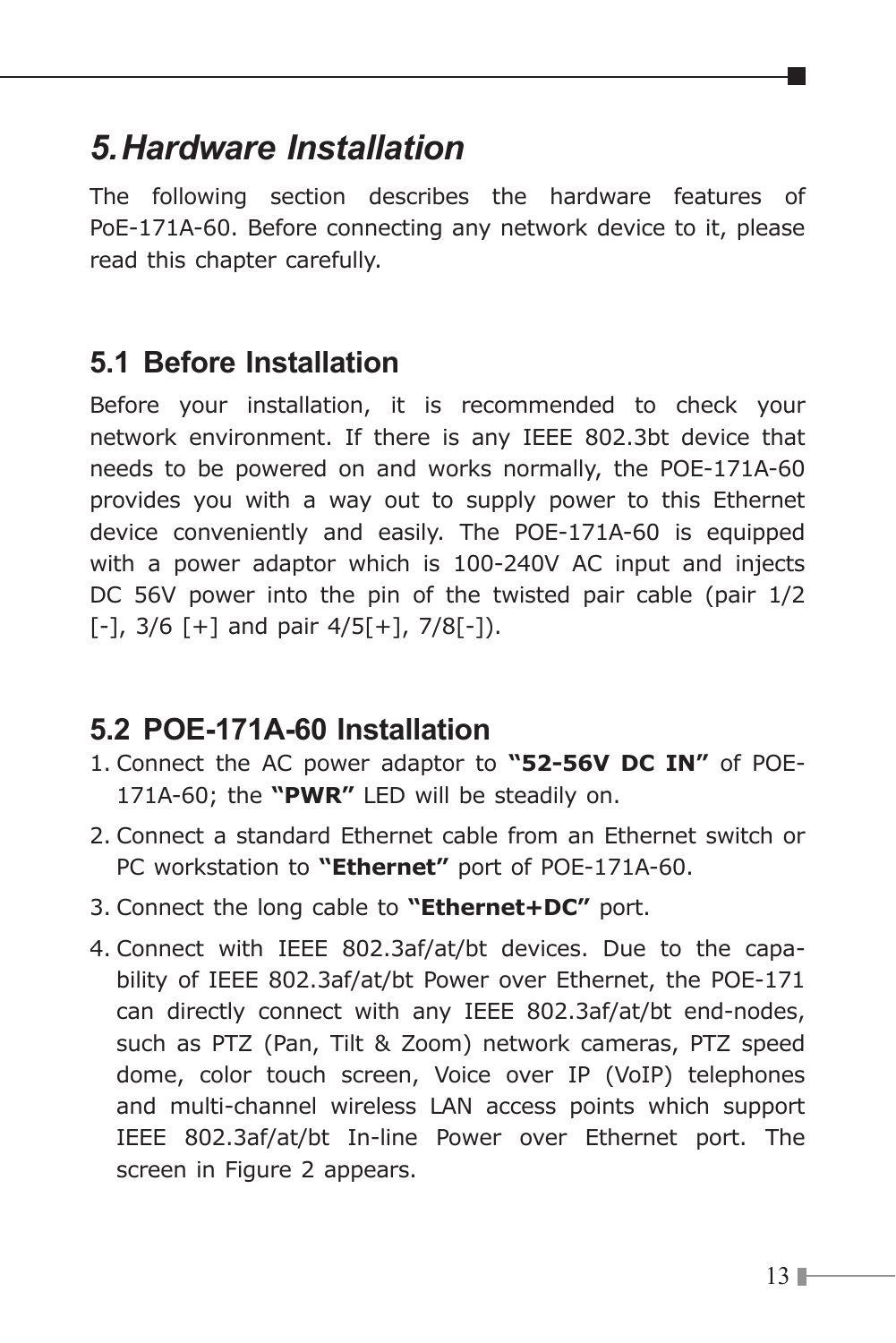<span id="page-13-0"></span>

**Figure 2:** Connecting architecture with IEEE 802.3af/at/bt device

Once POE-171A-60 detects the existence of an IEEE 802.3af/at/ bt device, the **PoE-in-Use** LED indicator will be steadily on to show it is providing power.



Since the PoE port of POE-171A-60 supports 52-56V DC PoE power output, please check and assure the powered device (PD) accepts DC power range of 52-56V DC. Otherwise, it will damage the powered device (PD).

## **5.3 POE-171A-60 and POE-172S Installation**



Please turn off POE-172S before you switch to DC power output mode.

- 1. Adjust proper DC power output and connect DC plug from **"DC OUT"** of POE-172S to remote device.
- 2. Connect the power adaptor to **"52-56V DC IN"** of POE-171A-60; the **"PWR"** LED will be steadily on.
- 3. Connect a standard Ethernet cable from **"Ethernet+DC"** port of POE-171A-60 to **"PoE In"** port of POE-172S. The **"30W"**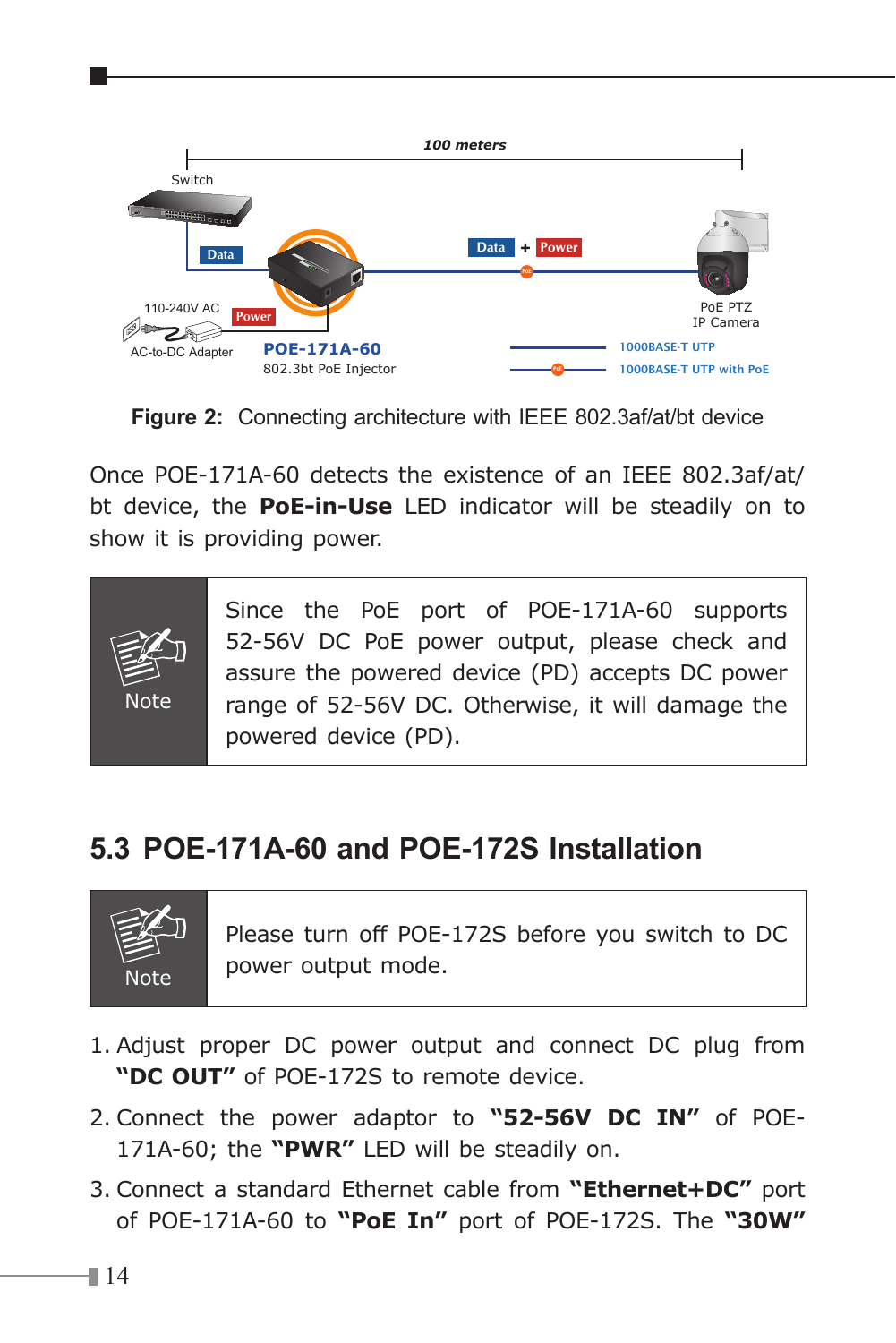<span id="page-14-0"></span>and **"60W+"** LED of POE-172S and the **"PoE-in-Use"** of POE-171A-60 will light up continuously.

- 4. Connect a standard Ethernet cable from an Ethernet switch or PC workstation to **"Ethernet"** port of POE-171A-60.
- 5. Connect a standard Ethernet cable from **"Ethernet"** port of POE-171S to the remote Ethernet device.
- 6. The remote device will be turned on.



**Figure 3:** Connected Architecture over POE-171A-60 and POE-172S

|             | 1. According to IEEE 802.3af/at/bt Power over<br>Ethernet, the POE-171A-60 will not inject power<br>to the cable if not connected to IEEE 802.3af/<br>at/bt device. |  |  |  |
|-------------|---------------------------------------------------------------------------------------------------------------------------------------------------------------------|--|--|--|
| <b>Note</b> | 2. Please ensure the POE-172S output voltage is<br>correct before applying power to remote device.<br>The POE-172S provides DC12V/19V/24V power<br>output.          |  |  |  |

### **5.4 POE-171A-60 and POE-E304 Installation**

1. Connect the power adaptor to **"52-56V DC IN"** of POE-171A-60; the **"PWR"** LED will be steadily on.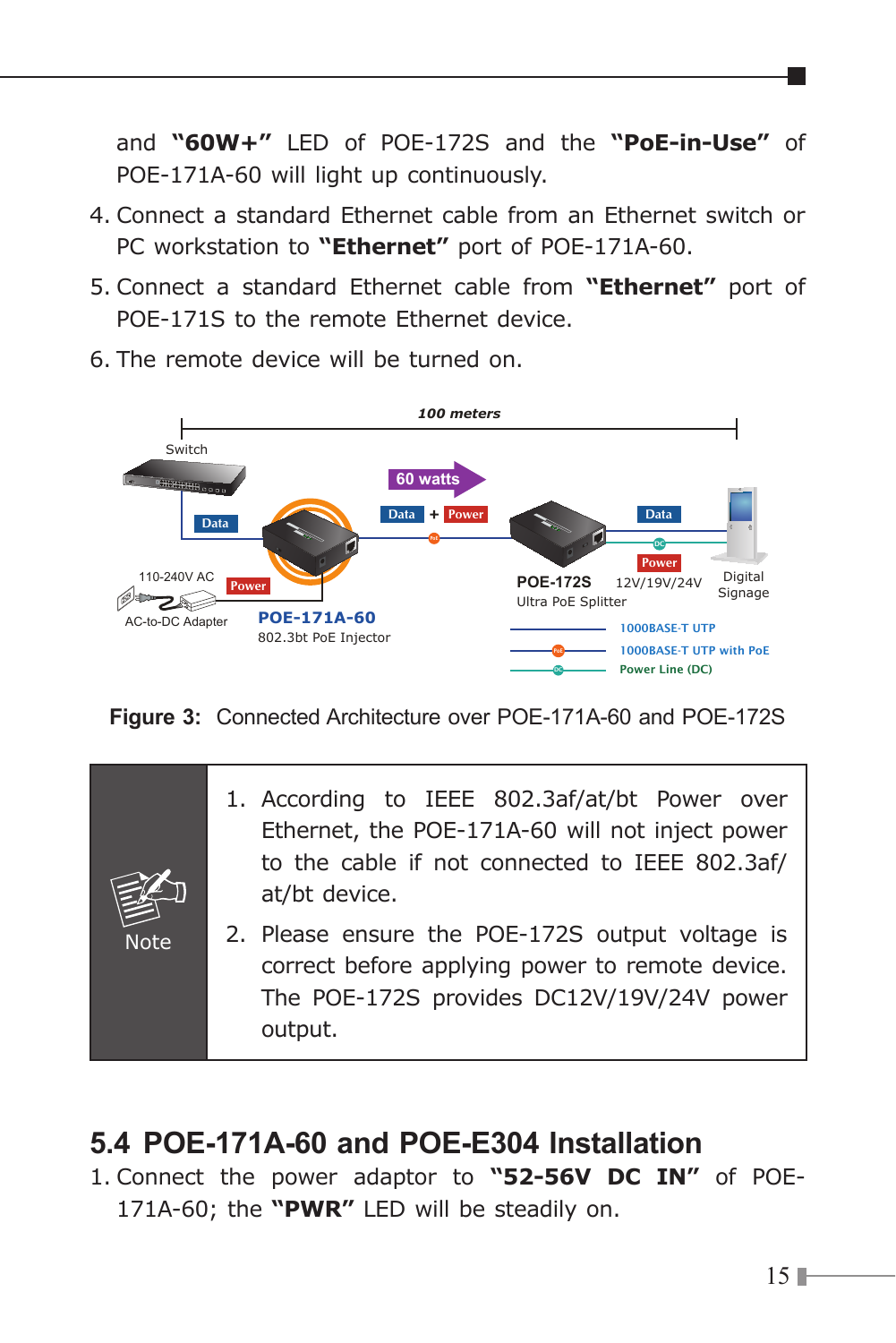- 2. Connect a standard Ethernet cable from **"Ethernet+DC"** port of POE-171A-60 to the **"PoE IN"** port of POE-E304.
- 3. The POE-171A-60 delivers both Ethernet Data and PoE power over UTP cable to the POE-E304 and the **POE-in-Use** LED of POE-171A-60 and **"PWR"** LED of POE-E304 will light up continuously.
- 4. Connect the additional standard Ethernet cable that will be used for connecting to the remote powered device (PD) to the **"PoE OUT"** port of POE-E304.
- 5. The **"PoE OUT"** port is also the power injectors which transmit DC Voltage to the standard network cable and transfer data and power simultaneously between the POE-171A-60 and PD.
- 6. Once POE-E304 detects the existence of an IEEE 802.3af/at device, the **"PoE OUT"** LED indicator will be steadily ON to show it is providing power.



**Figure 4:** Connected Architecture over POE-171A-60 and POE-E304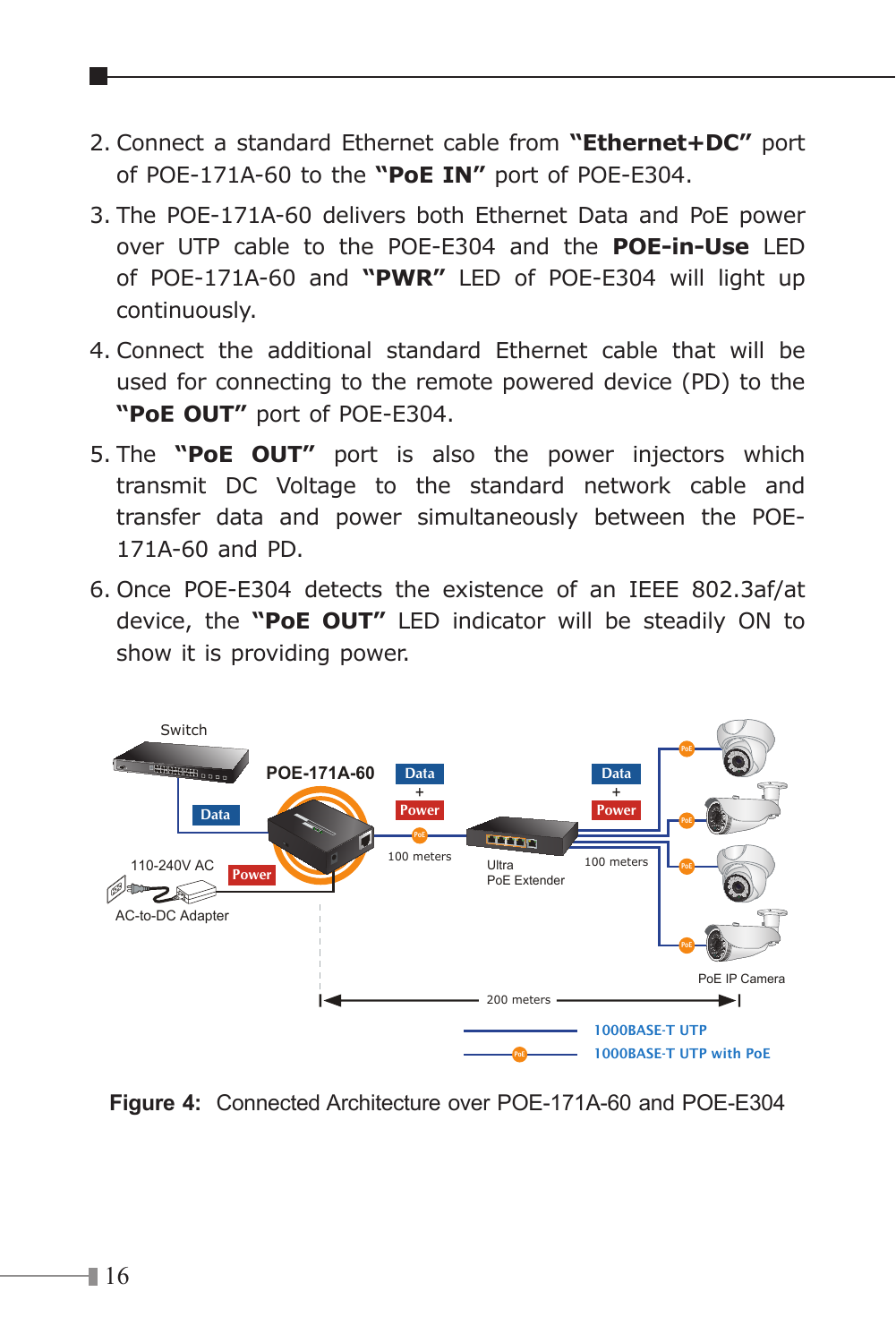

- 1. If the connected device is not fully complied with IEEE 802.3af/at standard or in-line power device, the PoE OUT LED indicator of POE-E304 will not be steadily on.
- 2. According to IEEE 802.3af/at standard, the POE-E304 will not inject power to the cable if not connected to a standard IEEE 802.3af/at device.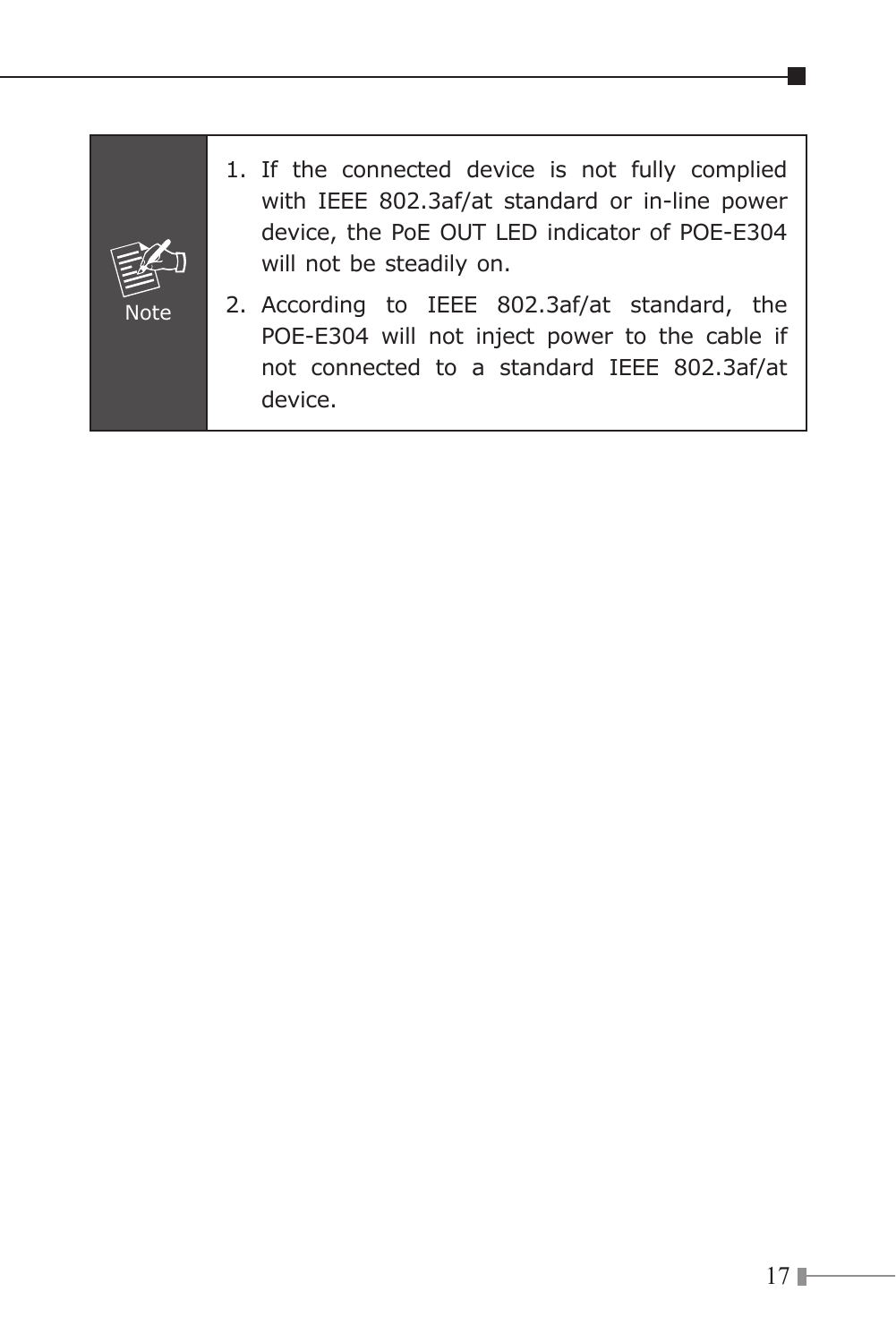## <span id="page-17-0"></span>*Customer Support*

Thank you for purchasing PLANET products. You can browse our online FAQ resource at the PLANET Web site first to check if it could solve your issue. If you need more support information, please contact PLANET switch support team.

PLANET online FAQs: http://www.planet.com.tw/en/support/faq.php?type=2

Switch support team mail address: [support\\_switch@planet.com.tw](mailto:support_switch@planet.com.tw)

Copyright © PLANET Technology Corp. 2017. Contents are subject to revision without prior notice. PLANET is a registered trademark of PLANET Technology Corp. All other trademarks belong to their respective owners.